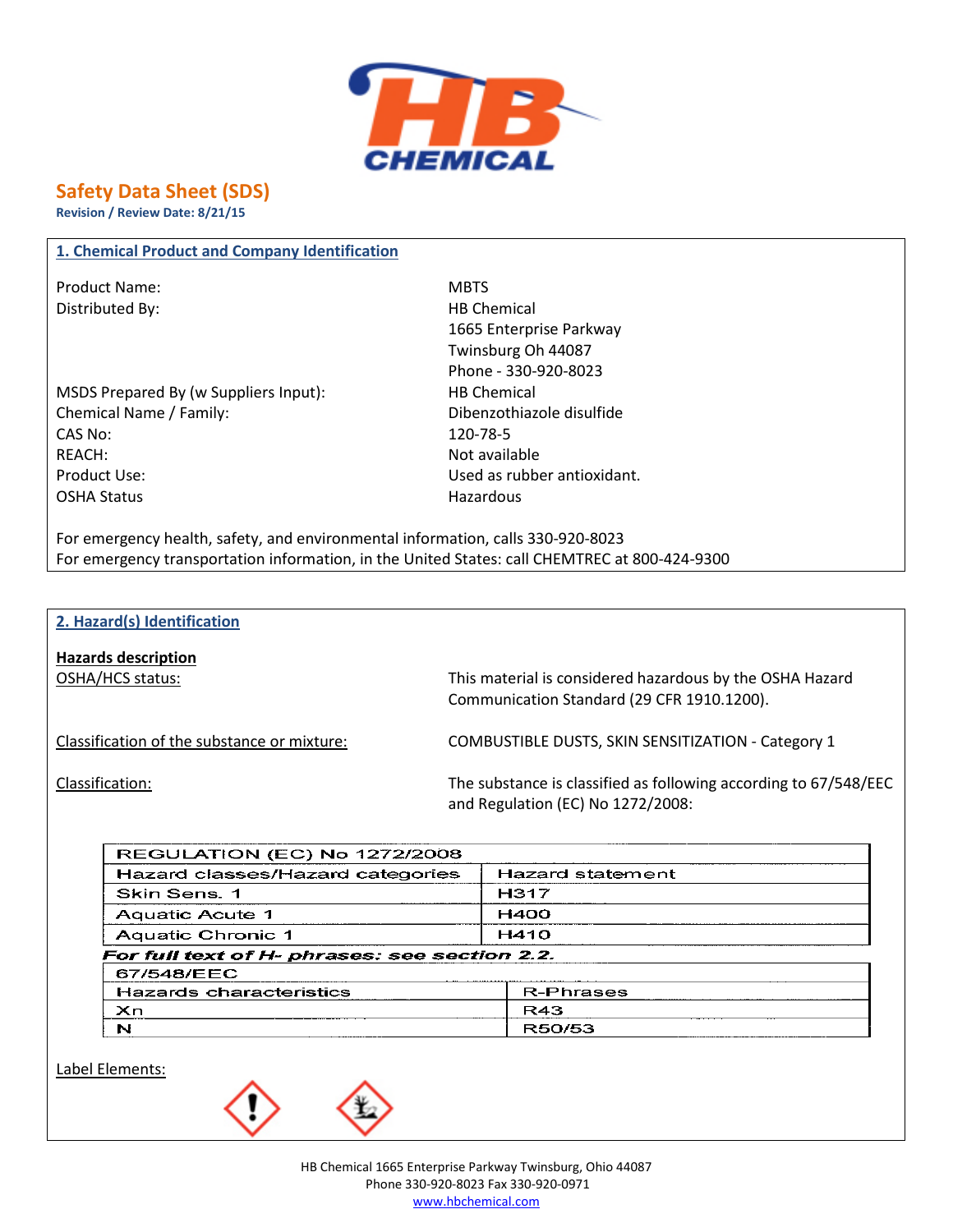| Signal Word:                                  | Warning.                                                                                                                                                                            |
|-----------------------------------------------|-------------------------------------------------------------------------------------------------------------------------------------------------------------------------------------|
| Hazard Statement:                             | H317 May cause an allergic skin reaction.                                                                                                                                           |
| <b>Precautionary Statement:</b>               | H410 Very toxic to aquatic life with long lasting effects.<br>P261 Avoid Breathing dust/fume/gas/mist/vapors/spray.<br>P272 contaminated work clothing should not be allowed out of |
|                                               | the workplace.<br>P280 Wear protective gloves/protective clothing/eye<br>protection/face protection.                                                                                |
|                                               | P273 Avoid release to the environment.                                                                                                                                              |
|                                               | P302+P352 IF ON SKIN: Wash with plenty of soap and water.<br>P333+P313 If skin irritation or rash occurs: Get medical advice/<br>Attention.                                         |
|                                               | P363 Wash contaminated clothing before reuse.<br>P391 collect spillage                                                                                                              |
|                                               | P501 dispose of contents/containers to local regulations.                                                                                                                           |
| Supplemental Hazard information (EU) :        | EUH031 contact with acids liberates toxic gas.                                                                                                                                      |
| Information pertaining to special dangers for |                                                                                                                                                                                     |
| human and environment:                        | The most important adverse physicochemical effects: not<br>applicable.                                                                                                              |
|                                               | The most important adverse human health effects; May cause<br>an allergic skin reaction.                                                                                            |
|                                               | The most important adverse environmental effects; Very toxic<br>To aquatic life. Very toxic to aquatic life with long lasting effects.<br>Other adverse hazards; Not applicable.    |
|                                               |                                                                                                                                                                                     |

| 3. Composition / Information on Ingredients |                         |                |           |               |  |
|---------------------------------------------|-------------------------|----------------|-----------|---------------|--|
| Substance/Mixture:<br>Substance             |                         |                |           |               |  |
| Hazardous ingredients:                      |                         |                |           |               |  |
| <b>Chemical Name</b>                        | <b>Registration No.</b> | <b>CAS No.</b> | EC No.    | Concentration |  |
| Dibenzothiazole disulfide                   | N/A                     | 120-78-5       | 204-424-9 | ≥98%          |  |

| <b>4. First Aid Measures</b><br>General information: | In all cases of double, or when symptoms persist, seek medical<br>attention.                                                                                                                |
|------------------------------------------------------|---------------------------------------------------------------------------------------------------------------------------------------------------------------------------------------------|
| Inhalation:                                          | Move to fresh air. If symptoms persist, seek medical advice.                                                                                                                                |
| Eyes:                                                | Rinse immediately and as long as possible with plenty of water.<br>Eyelids should be held away from the eyeballs to ensure<br>thorough rinsing. Seek medical advice if irritation persists. |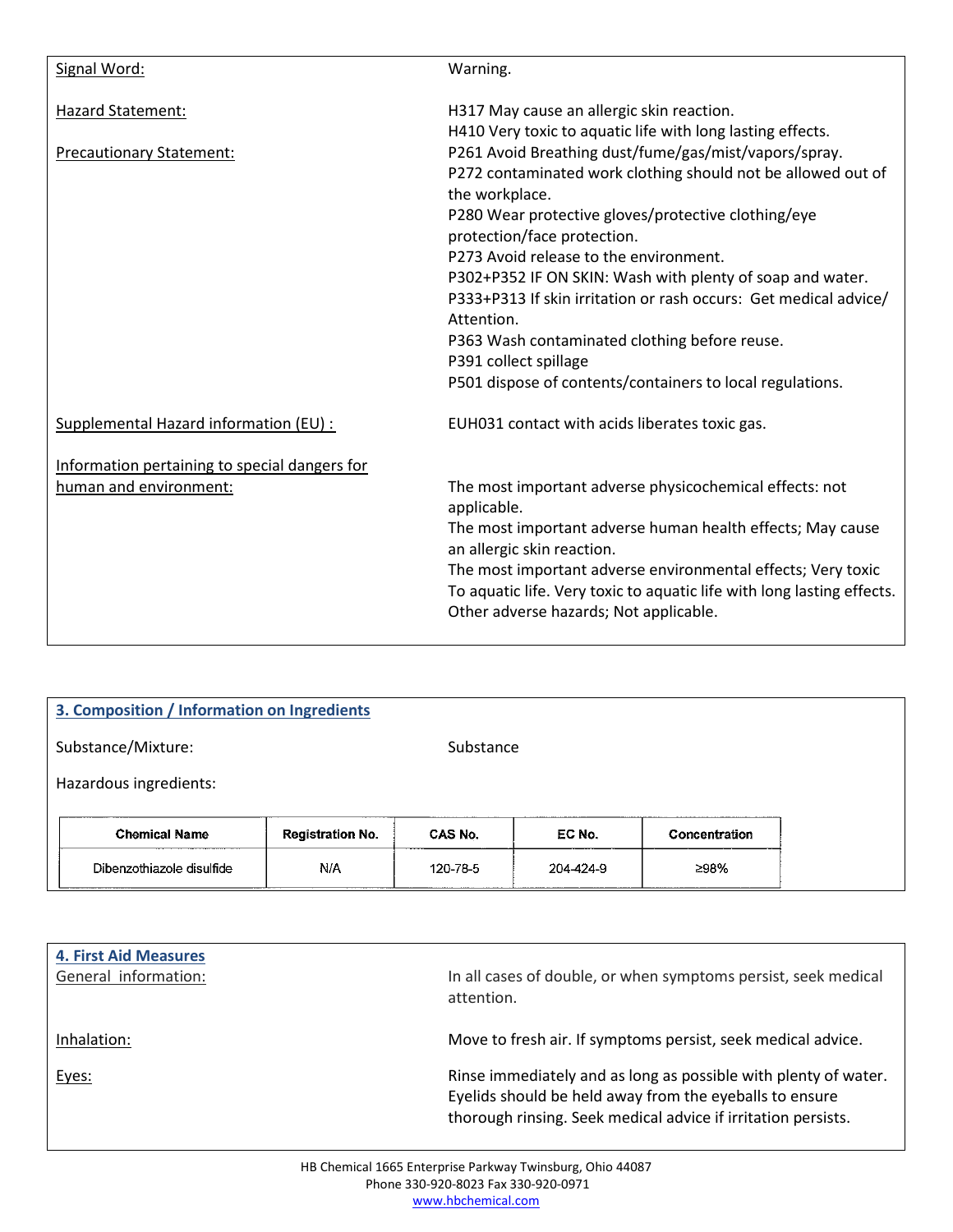| Skin:                     | Remove all contaminated clothing immediately. Wash off with<br>plenty of soap and water. Seek medical advice if irritation<br>develops Launder clothes before reuse.                                                           |
|---------------------------|--------------------------------------------------------------------------------------------------------------------------------------------------------------------------------------------------------------------------------|
| Ingestion:                | Rinse mouth. Give water to drink.                                                                                                                                                                                              |
| Information to physician: | Symptoms: Dust may be irritating to the respiration tract and<br>cause symptoms of bronchitis.<br>Hazards: Repeated contact may cause skin sensitization.<br>Treatment: See section 8 for information on exposure<br>measures. |

| <b>5. Fire-Fighting Measures</b>                                                                               |                                                                                                                               |
|----------------------------------------------------------------------------------------------------------------|-------------------------------------------------------------------------------------------------------------------------------|
| Suitable Extinguishing Media:                                                                                  | Carbon dioxide, appropriate foam or dry chemical, water spray,<br>water mist.                                                 |
| Unsuitable Extinguishing Media:                                                                                | Water jet.                                                                                                                    |
| <b>Special Fire Fighting Procedures:</b>                                                                       | Firefighters must wear fire resistant protective equipment.<br>Wear self-contained breathing apparatus and protective gloves. |
| Special exposure hazards arising from the substance or<br>Mixture itself, combustion products resulting gases: | Emits toxic fumes under fire conditions: Carbon monoxide<br>(C)O), Sulfur oxides (Sox), nitrous gases (Nox).                  |

| <b>6. Accidental Release Measures</b>    |                                                                                                                                                                      |
|------------------------------------------|----------------------------------------------------------------------------------------------------------------------------------------------------------------------|
| Personal precautions:                    | Remove ignition sources. Provide adequate ventilation. Avoid<br>inhalation of vapor or dust Avoid skin and eye contact.                                              |
| <b>Environmental Precautions:</b>        | Avoid disposing into drainage/sewer system or directly into the<br>aquatic environment.                                                                              |
| Methods for Containment and Cleaning up: | Pick up and arrange disposal without creating dust. Keep in<br>suitable, closed containers for disposal. Clean up affected area.                                     |
| Additional information:                  | See section 7 for information on safe handling.<br>See section 8 for information on personal protection<br>equipment.<br>See section 13 for information on disposal. |

| 7. Handling and Storage: |                                                                                                                                                                    |
|--------------------------|--------------------------------------------------------------------------------------------------------------------------------------------------------------------|
| Handling:                | Avoid contact with skin and eyes. Avoid dust generation.<br>Take precautionary measures against static discharges.                                                 |
| Storage:                 | Store in a cool, dry, ventilated area. Keep away from sources of<br>Ignition-No smoking. Keep container tightly closed. Store<br>separately from oxidizing agents. |
|                          |                                                                                                                                                                    |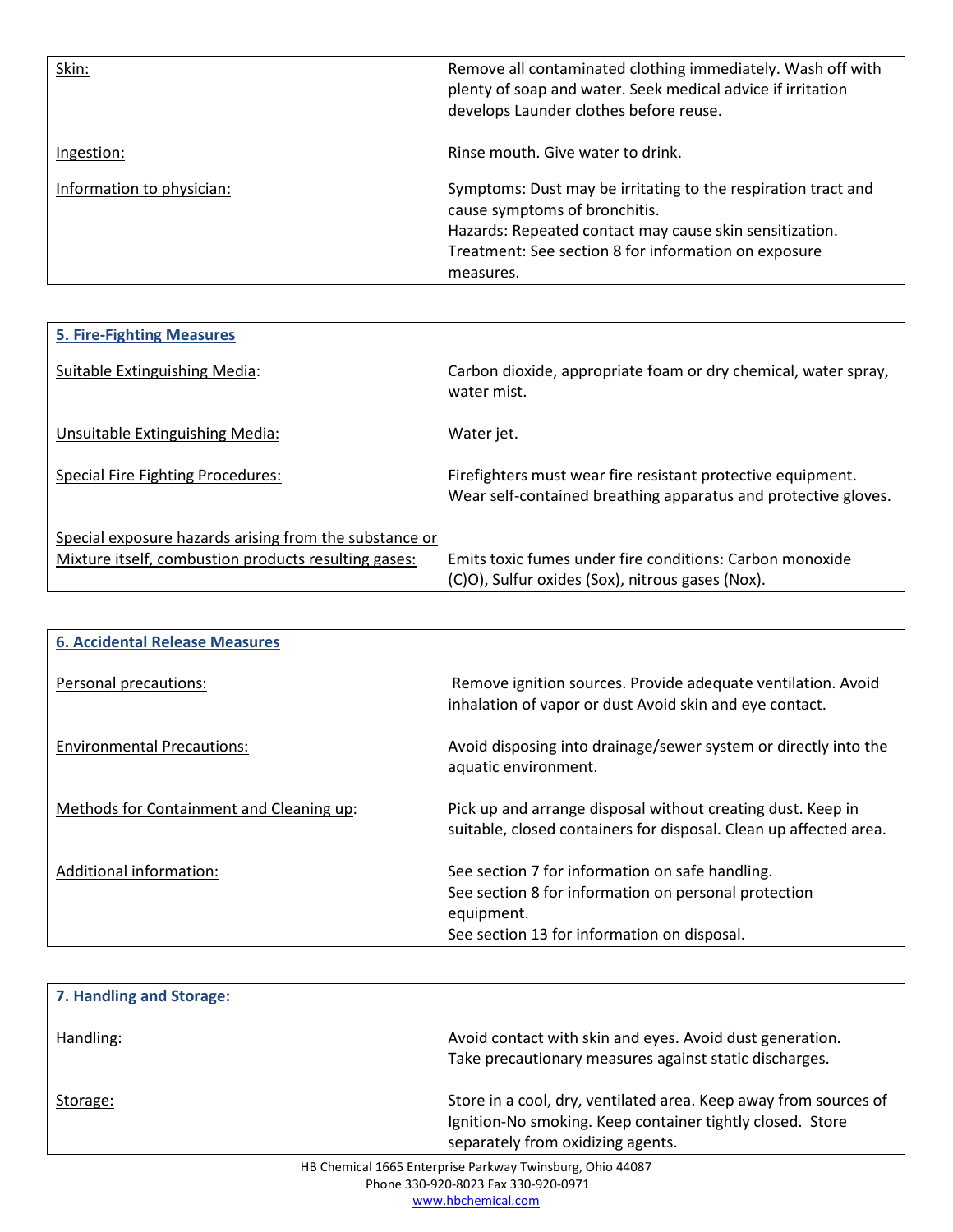#### Specific Use: Not applicable.

#### **8. Exposure Controls / Personal Protection**

| <b>Exposure limit values:</b>    | Components with occupational exposure limits rsp. Biological<br>occupational exposure limited requiring monitoring;<br>Occupational exposure limits: OES-TEA 5.0mg/m3<br>Additional exposure limits under the conditions of use; not<br>available. DNEL/DMEL and PNEC-Values: not available. |
|----------------------------------|----------------------------------------------------------------------------------------------------------------------------------------------------------------------------------------------------------------------------------------------------------------------------------------------|
| <b>Exposure controls</b>         |                                                                                                                                                                                                                                                                                              |
| Occupational exposure controls:  | Ensure good ventilation and local exhaustion of the working<br>area. Avoid dust generation.                                                                                                                                                                                                  |
| <b>Respiratory Protection:</b>   | Avoid breathing dust. In cases of insufficient ventilation, wear<br>suitable respiratory.                                                                                                                                                                                                    |
| Protective Gloves:               | Wear appreciates gloves to prevent skin exposure.                                                                                                                                                                                                                                            |
| Eye Protection:                  | Wear appreciates goggles to prevent eye exposure.                                                                                                                                                                                                                                            |
| <b>Skin and Body Protection:</b> | Wear suitable protective clothing to prevent skin exposure.                                                                                                                                                                                                                                  |
| Environmental exposure controls: | Avoid discharge into the environment. The material and its<br>containers must be disposed of as hazardous waste. According<br>Local and Federal official regulations.                                                                                                                        |
| Consumer exposure control:       | Measures related to consumer uses of substance (as such or in<br>mixtures): As such. Measures related to the service life of the<br>substance in articles: No.                                                                                                                               |

### **9. Physical and Chemical Properties** Physical Form: **Dedusted powder, powder, granule.** Appearance & Odor: Mission Communic Communic Communic Communic Communic Communic Communic Communic Communic Communic Communic Communic Communic Communic Communic Communic Communic Communic Communic Communic Communic Commun Melting point/range  $(^{\circ}C)$ :  $C$ ):  $>167^{\circ}$ C Boiling point/range  $(^{\circ}C)$ :  $\mathsf{C}$ ): 260 $\mathrm{^{\circ}C}$ Flash point  $(^{\circ}C)$ : Not determined Ignition temperature (°C):  $C$ : Approx. 440-460 °C Vapor pressure  $(20^{\circ}$  C): Negligible at room temperatures. Oxidising properties: Not Applicable Density ( $g/cm3$ ) ( $20^{\circ}$ C):  $1.54$  g/cm3 Bulk density (kg/m<sup>3</sup>): ): 320-360 kg/m3(PH5) 0.049kg/m3(PH9)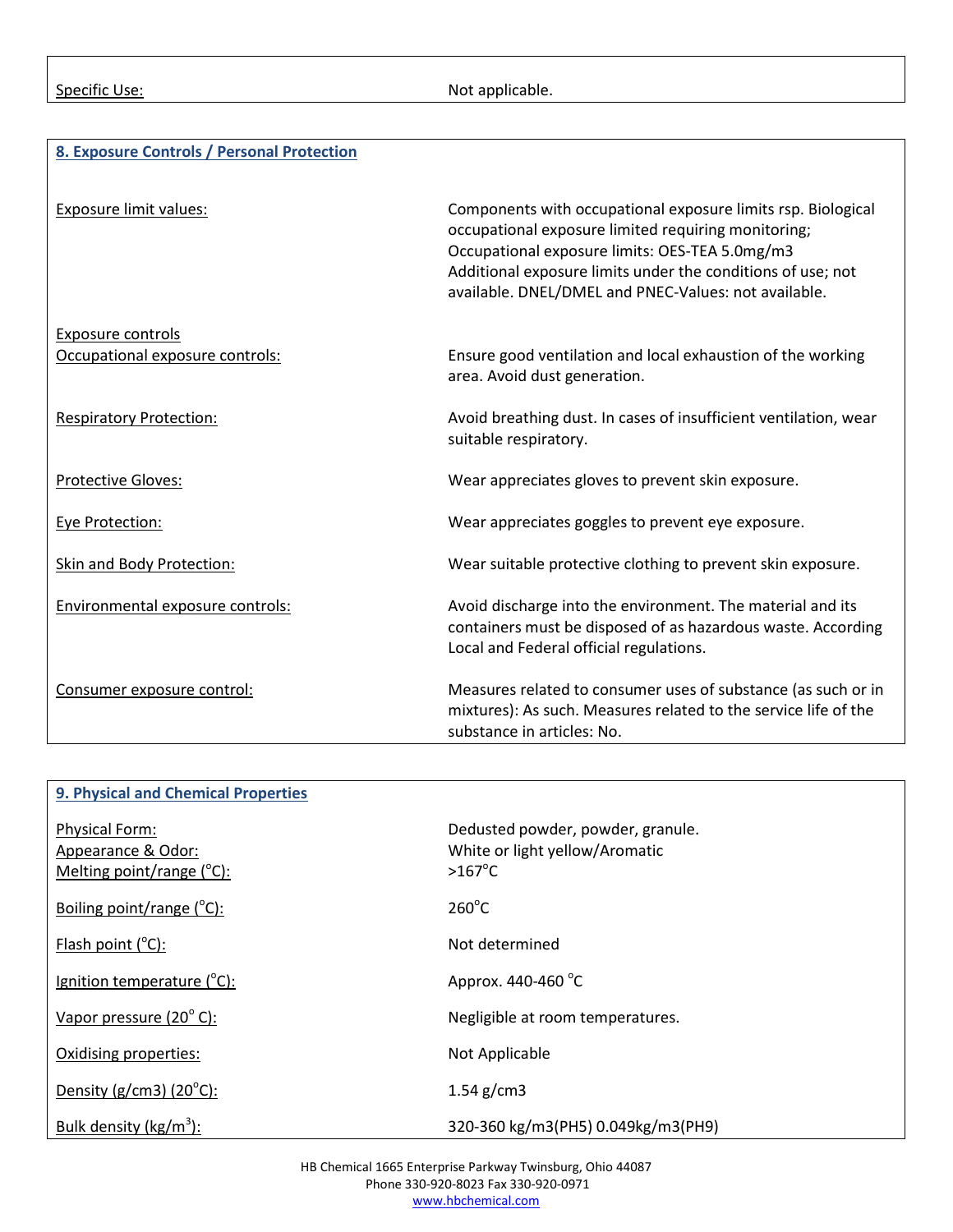| n-Octanol / Water (log Po/w):        | 4.5                                         |
|--------------------------------------|---------------------------------------------|
| Molecular weight:                    | 332.49                                      |
| Viscosity, dynamic (mPa s):          | Not applicable.                             |
| Dust explosion hazards:              | Not available.                              |
| <b>Explosion limits</b>              | Lower: 30-40g/m3 Upper: Not determined.     |
| Substance group relevant properties: | Environmentally hazardous substance, solid. |

| 10. Stability and Reactivity          |                                                                                                                                               |
|---------------------------------------|-----------------------------------------------------------------------------------------------------------------------------------------------|
| Stability:                            | Stable under recommended storage and handling<br>conditions(see section 7)                                                                    |
| Incompatibility (Materials to Avoid): | Strong oxidizing agents, acids.                                                                                                               |
| Conditions to Avoid:                  | Heating $>$ 250 °C May catch fire.                                                                                                            |
| Hazardous decomposition products:     | Thermal decomposition products: carbon monoxide (CO),<br>nitrous gases (NOx), Sulfur oxides (Sox). Contact with acids<br>liberates toxic gas. |

| <b>11. Toxicological Information</b>                                         |                                                                    |
|------------------------------------------------------------------------------|--------------------------------------------------------------------|
| Toxicokinetics, metabolism and distribution:                                 | Not applicable.                                                    |
| <b>Acute Toxicity:</b>                                                       | LD50 (Oral, Rat):7940 mg/kg<br>LD50 (Dermal Rabbit) >7940 mg/kg    |
| Skin corrosion/Irritation effects:                                           | Slightly irritation to skin but not sufficient for classification. |
| Eye corrosion/Irritation effects:                                            | Slightly irritating to eyes but not sufficient for classification. |
| Sensitization:                                                               | May cause an allergic skin reaction.                               |
| Repeated dose toxicity (sub-acute to chronic:                                | Not applicable.                                                    |
| STOT-single exposure:                                                        | Not applicable.                                                    |
| STOT-repeated exposure:                                                      | Not applicable                                                     |
| CMR effects(Carcinogenicity, mutagenicity and<br>Toxicity for reproduction): | Not applicable.                                                    |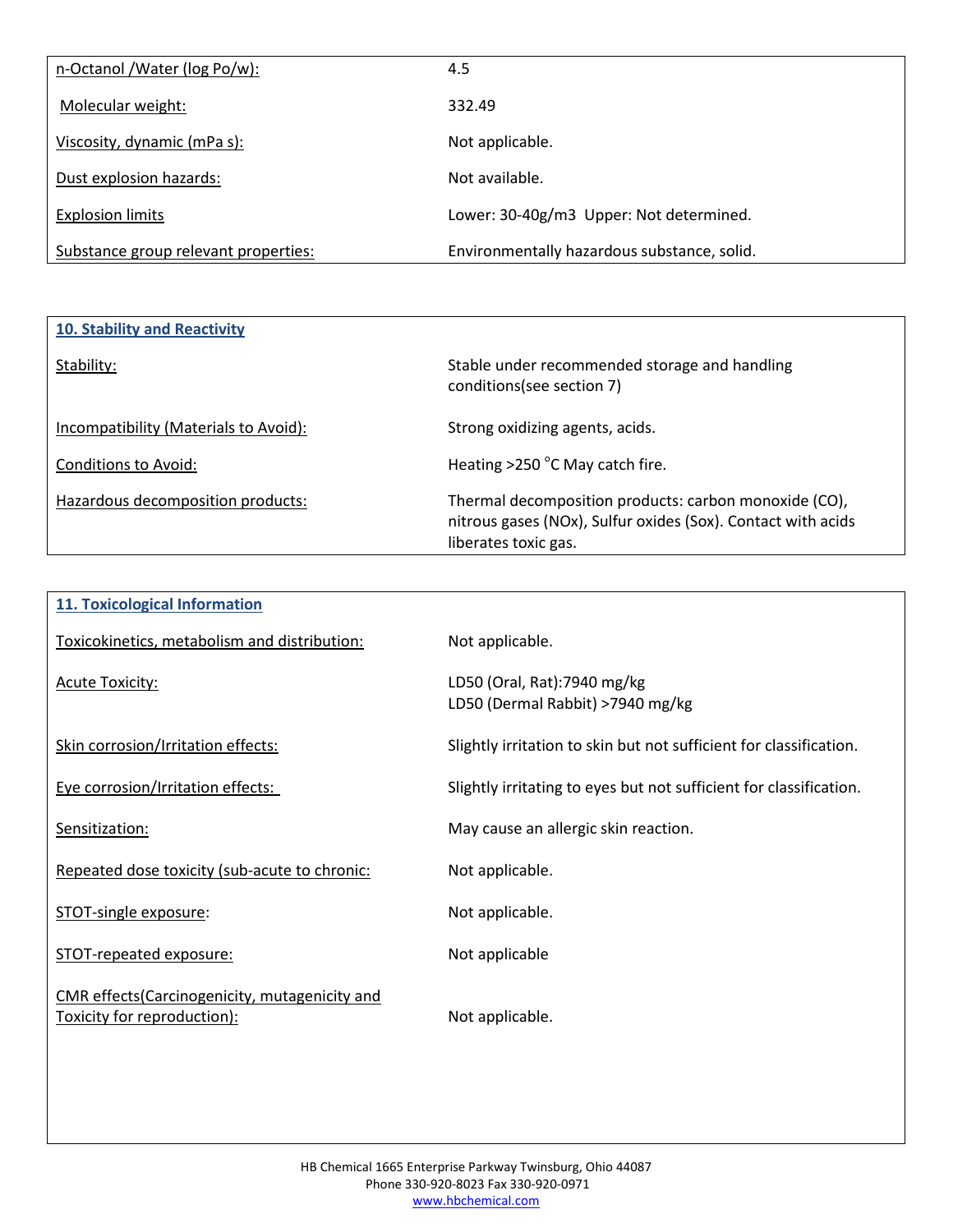# **12. Ecological Information**

Ecotoxicity:

|                                             | <b>Acute toxicity</b> |                   | Time | <b>Species</b>               | Method                                              | <b>Evaluation</b> | Remarks |
|---------------------------------------------|-----------------------|-------------------|------|------------------------------|-----------------------------------------------------|-------------------|---------|
|                                             | <b>LC50</b>           | $82 \text{ mg/l}$ | 96h  | Fish(Lepomis<br>macrochirus) | OECD <sub>203</sub>                                 | N/A               | N/A     |
|                                             | LC50                  | 82 mg/l           | 48h  | Daphnia                      | <b>OECD 202</b>                                     | N/A               | N/A     |
|                                             | <b>EC50</b>           | $0.7$ mg/l        | 96h  | Algae                        | OECD <sub>201</sub>                                 | N/A               | N/A     |
| Mobility:<br>Persistence and degradability: |                       |                   |      |                              | Not applicable.<br>Not readily biodegradable.       |                   |         |
| Bio accumulative potential:                 |                       |                   |      |                              | Not applicable.                                     |                   |         |
| Result of PBT and vPvB assessment:          |                       |                   |      | Not applicable.              |                                                     |                   |         |
| Other information:                          |                       |                   |      |                              | Do not allow to enter waters, waste water, or soil. |                   |         |

| <b>13. Disposal Considerations</b>              |                                                                                                                                                                         |  |  |  |
|-------------------------------------------------|-------------------------------------------------------------------------------------------------------------------------------------------------------------------------|--|--|--|
| Disposal methods of substance/Mixture:          | Avoid discharge into the environment. This material and its<br>container must be disposed of as hazardous waste. According<br>to local, state, and federal regulations. |  |  |  |
| Disposal methods of the contaminated Packaging: | Disposal must be made according to official regulations as the<br>Methods of substance/mixture.                                                                         |  |  |  |

| <b>14. Transport Information</b>                       |                                                                                                                                                  |  |  |
|--------------------------------------------------------|--------------------------------------------------------------------------------------------------------------------------------------------------|--|--|
| D.O.T. Shipping Name                                   | Not regulated.                                                                                                                                   |  |  |
| Air - ICAO (international Civil Aviation Organization) | UN 3077 Class: 9 Proper shipping name: Environmentally<br>hazardous substance, solid, n.o.s. (Dibenzothiazole disulfide)<br>Packaging group: III |  |  |
| Sea - IMDG (International Maritime Dangerous Goods)    | UN 3077 Class: 9 Proper shipping name: Environmentally<br>hazardous substance, solid, n.o.s. (Dibenzothiazole disulfide)<br>Packaging group: III |  |  |

| 15. Regulatory Information                                                                   |                                    |    |  |  |
|----------------------------------------------------------------------------------------------|------------------------------------|----|--|--|
| <b>Chemical Safety Assessment has been carried out?</b>                                      | YES                                | ΝO |  |  |
| Relevant information regarding authorization:<br>Relevant information regarding restriction: | Not Applicable.<br>Not applicable. |    |  |  |